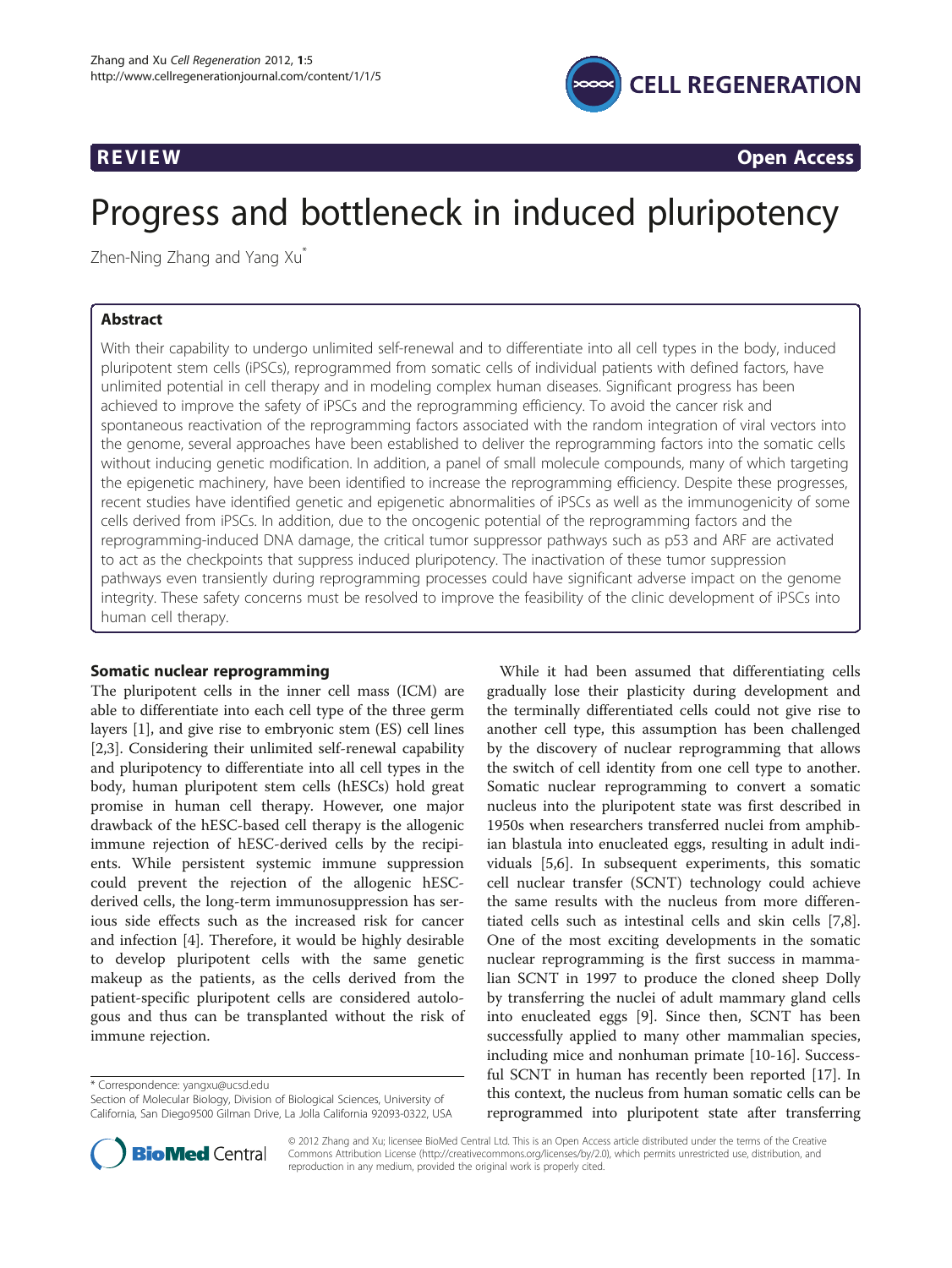into human eggs, but the nucleus of the human egg must be retained for the derivation of pluripotent stem cells from the cloned embryos. In summary, these results demonstrate that the somatic genome has the potential to be reprogrammed into pluripotent state.

The efficiency of SCNT to generate cloned embryos declines dramatically when the nucleus is derived from more differentiated cells [\[18](#page-6-0)]. In addition, the cloned animals often exhibit phenotypic and genetic abnormalities [\[15,19-21](#page-6-0)]. Another approach for somatic nuclear reprogramming is through cell fusion when the nucleus of the one fusion partner can be reprogrammed into the epigenetic state of the other fusion partner [\[22](#page-6-0)]. In this context, when fused with pluripotent stem cells, the nucleus of the somatic cells can be reprogrammed into the pluripotent state. For example, the fusion of thymocytes with embryonic carcinoma cells (ECCs) could generate immortalized pluripotent cell lines [\[23,24\]](#page-6-0), and the resulting hybrid cells acquired the properties of ECCs [[25,26\]](#page-6-0). Similarly, the fusion of mouse ES cells with thymocytes can lead to pluripotent hybrid cells [\[27](#page-7-0)-[29\]](#page-7-0). In addition, the fusion of the human somatic cells with hESCs generates pluripotent hybrid cells, and the overexpression of Nanog can enhance such reprogramming efficiency [\[30,31\]](#page-7-0). While these studies further confirm the feasibility to reprogram somatic nucleus into pluripotent state, the presence of two sets of genome in the hybrid cells remains an obstacle for any application of these pluripotent stem cells.

Due to the technical difficulties and the ethic concerns with the usage of human eggs, it remains a major challenge to generate human patient's specific pluripotent stem cells. The groundbreaking discovery of the induced pluripotency with defined factors by Yamanaka and colleagues has revolutionized the field of somatic nuclear reprogramming. By screening two dozens factors that are expressed in ESCs, they discovered that the combination of four transcription factors (Oct4, Sox2, Klf4 and c-Myc) could reprogram mouse fibroblasts into pluripotent stem cells, termed induced pluripotent stem cells (iPSCs) [[32](#page-7-0)]. Like ESCs, iPSCs are capable of unlimited self-renewal and can differentiate into each cell type of the three germ layers. Soon afterwards, the iPSC technology was used successfully to reprogram somatic cells from a rapidly growing list of species into iPSCs, including human [\[33-](#page-7-0) [35](#page-7-0)], monkey [\[36\]](#page-7-0), rat [[37](#page-7-0)]. In addition, somatic cells can also be reprogrammed into iPSCs with different combinations of reprogramming factors [\[34,38](#page-7-0)]. Even the terminally differentiated cells can be successfully reprogrammed into iPSCs, although the efficiency is much lower than the reprogramming of precursor cell types [[39](#page-7-0)-[41](#page-7-0)]. The discovery of iPSC technology greatly improves the feasibility in developing patient-specific cell therapy and provides the unique opportunity in modeling human diseases.

# Progress in iPSC biology

The initial reprogramming factors discovered by Yamanaka and colleagues are Oct4, Sox2, Klf4 and c-Myc, which can reprogram somatic cells of various species into iPSCs [\[32,33](#page-7-0)]. Another set of reprogramming factors (Oct4, Sox2, Nanog, and Lin28) can also reprogram mouse and human somatic cells into iPSCs [[34,42\]](#page-7-0). c-Myc is a potent oncogene [[43](#page-7-0)]. Therefore, to reduce the oncogenic potential of iPSCs, c-Myc can be excluded from the reprogramming cocktail but with much lower efficiency [[37,44-49](#page-7-0)]. The requirement for various reprogramming factors depends on the progenitor cell types. For example, Oct4 and Sox2 alone are sufficient to reprogram the cord blood cells into iPSCs [\[50](#page-7-0)]. Oct4 and Klf4 alone are sufficient to reprogram adult mouse neural stem cells and dermal papilla cells into iPSCs [\[51,52\]](#page-7-0). Oct4 alone is sufficient to reprogram the neural stem cells into iPSCs possibly due to the high level of endogenous expression of the other reprogramming factor such as Sox2 [\[53,54\]](#page-7-0).

Beside Oct4, Sox2, Klf4 and c-Myc or Nanog, and Lin28, there are other modulators that can either substitute for or work together with them to improve reprogramming efficiency (Table [1\)](#page-2-0). Indeed, these modulators are divided into several categories. One group falls into transcription factors. Orphan nuclear receptor such as Esrrb [[55](#page-7-0)] and Nr5a2 [[56\]](#page-7-0) could replace Klf4 and Oct4 respectively and mediate reprogramming of MEFs. Other transcription factors like Sall4 [[57\]](#page-7-0), CCAAT/ enhancer-binding-protein-α (C/EBPα) [\[58](#page-7-0)], UTF-1, an ESC-specific transcription factor increases reprogramming efficiency [[59\]](#page-7-0) are also reported to improve reprogramming. Another class comprises cell signaling and proliferation modulators. Overexpress SV40 large T antigen (SV40 LT) [\[60](#page-7-0)] or human telomerase (hTERT) [\[61](#page-7-0)], two proteins that promote proliferation in MEFs greatly increased the reprogramming efficiency. Some micro-RNAs function as cell cycle regulators also influence reprogramming [\[62,63\]](#page-7-0). It has been reported that TGFβ, bone morphogenetic proteins (BMPs) and Wnt signaling pathways could also modulate reprogramming [\[64-68](#page-7-0)]. Epigenetic regulators are the other subfamily. Histone deacetylase [[69-71](#page-7-0)], methyltransferase [\[72](#page-7-0)] and DNA methyltransferase [[73,74\]](#page-7-0) have been implicated to influence reprogramming. As the list keeps growing, our understanding of the mechanism of reprogramming will go deeper and further. Novel modulators may provide new important targets for small molecules that would further increase the reprogramming efficiency in a safer manner.

To optimize the transduction efficiency, the reprograming factors were initially delivered into cells using retroviral or lentiviral vectors that can be integrated randomly into the genome [[77](#page-7-0)]. Because the random integration of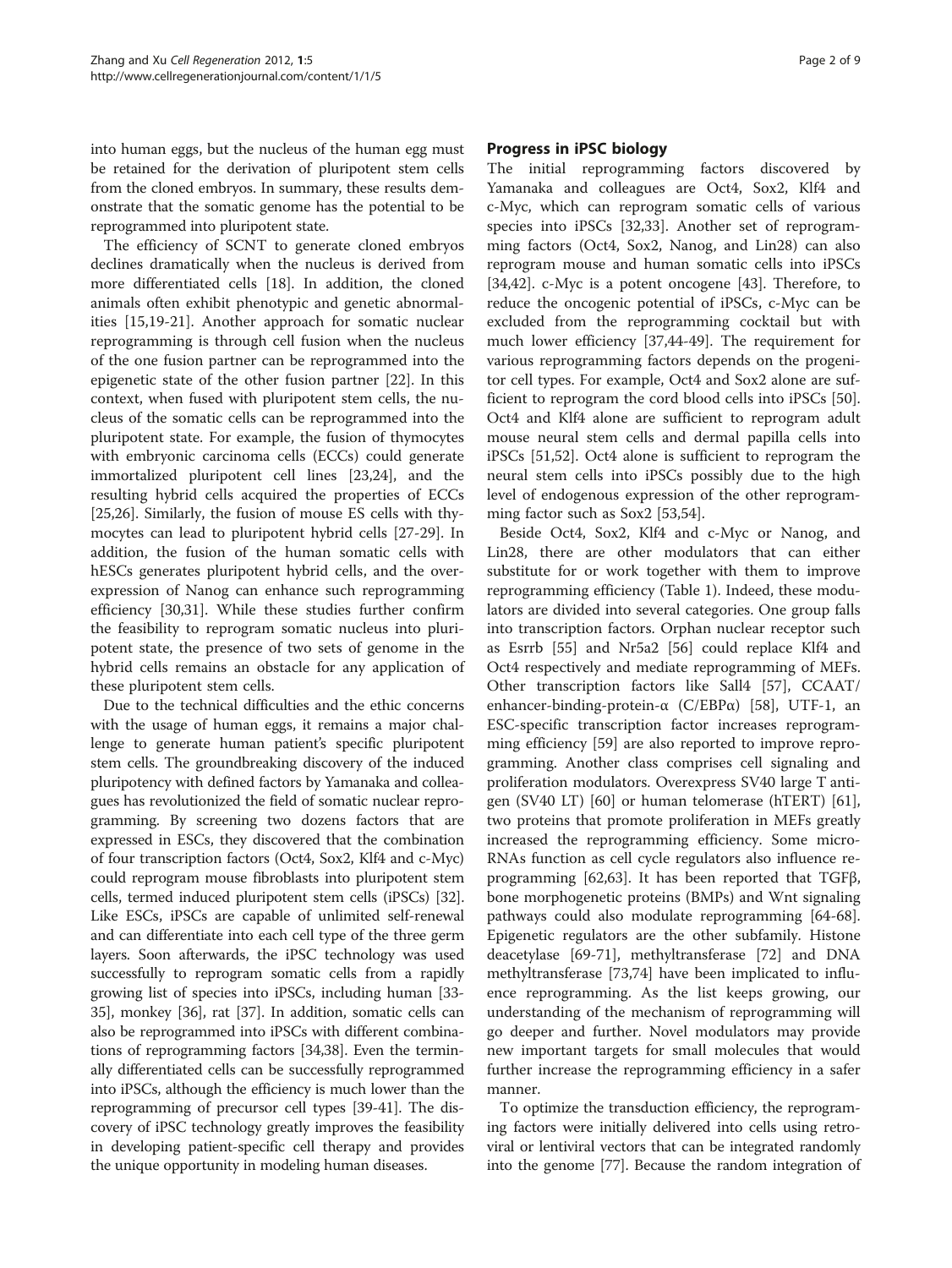#### <span id="page-2-0"></span>Table 1 Reprogramming modulators

| Category                                    | <b>Function</b>                                        | Reference   |
|---------------------------------------------|--------------------------------------------------------|-------------|
| Transcription factor                        |                                                        |             |
| Esrrb(Orphan nuclear<br>receptor)           | replace Klf4                                           | [55]        |
| Nr5a2(Orphan nuclear<br>receptor)           | replace Oct4                                           | [56]        |
| Sall4                                       | increase the efficiency of<br>reprogramming            | $[57]$      |
| C/EBPa                                      | reprogramming of mature B cells                        | [58]        |
| UTF-1(ESC-specific<br>transcription factor) | increase the efficiency of<br>reprogramming            | [59]        |
| Cell signaling and proliferation            |                                                        |             |
| SV <sub>40</sub> LT                         | increase the efficiency of<br>reprogramming            | [60]        |
| miR-291-39, miR-294,<br>miR-295             | increase the efficiency of<br>reprogramming            | [62, 63]    |
| miR-372, miR-302/367                        |                                                        | [75, 76]    |
| hTFRT                                       | increase the efficiency of<br>reprogramming            | $[61]$      |
| $TGF\beta$                                  | antagonist increase the efficiency<br>of reprogramming | $[65 - 67]$ |
| Wnt3a                                       | increase the efficiency of<br>reprogramming            | [68]        |
| BMP4                                        | replace Klf4                                           | [64]        |
| Epigenetic regulators                       |                                                        |             |
| <b>HDACs</b>                                | inhibition increase the efficiency<br>of reprogramming | $[69 - 71]$ |
| G9a                                         | increase the efficiency of<br>reprogramming            | $[72]$      |
| DNMT1                                       | inhibition promote fully<br>reprograming               | [73, 74]    |

the viral vectors in the genome of iPSCs pose a serious risk, significant effort was devoted to generate iPSCs without any genetic modification. In this context, adenoviral vector [[78,79\]](#page-7-0), plasmid vector [\[80\]](#page-7-0) and minicircle [[81](#page-7-0)], episomal vectors [\[42,82,83\]](#page-7-0), piggyBac transposon systems [[84,85](#page-7-0)], membrane-permeable reprogramming factors [[86](#page-7-0)[,87](#page-8-0)], synthetic mRNA [\[88\]](#page-8-0), MicroRNAs [\[63,75,76](#page-7-0)], have been used to reprogram somatic cells into integration-free iPSCs. However, the efficiency of these reprogramming technologies remains lower than the retroviral vector-based reprogramming approach [[77](#page-7-0)]. This problem could be partially mitigated by the identification of small molecule chemical compounds that can significantly improve the reprogramming efficiency (Table 2). These compounds include the Valproic acid, trichostatin A (TSA) and sodium butyrate, all histone deacetylase inhibitors [\[70\]](#page-7-0), BIX-01294, an inhibitor of histone methyl transferase (HMT) [[89](#page-8-0)], Parnate, a histone demethylase inhibitor [\[90\]](#page-8-0), 5-azacytidine (5-aza) and RG108, DNA methyltransferase inhibitors [\[74,](#page-7-0)[89](#page-8-0)]. All these chemicals are epigenetic modifiers, indicating the importance of Table 2 Small molecules that promote reprogramming

| Compound             | <b>Function</b>                                      | Reference |
|----------------------|------------------------------------------------------|-----------|
| Valproic acid        | histone deacetylase inhibitor                        | $[70]$    |
| Trichostatin A       | histone deacetylase inhibitor                        | $[70]$    |
| Sodium butyrate      | histone deacetylase inhibitor                        | $[70]$    |
| BIX-01294            | histone methyl transferase inhibitor                 | [89]      |
| Parnate              | histone demethylase inhibitor                        | [90]      |
| 5-azacytidine        | DNA methyltransferase inhibitor                      | $[74]$    |
| <b>RG108</b>         | DNA methyltransferase inhibitor                      | [89]      |
| SB431542 + PD0325901 | ALK5 inhibitor + MEK inhibitor                       | [67]      |
| A-83-01              | $TGF\beta$ receptor inhibitor                        | $[92]$    |
| CHIR99021            | GSK3 inhibitor                                       | [67]      |
| RepSox               | Tgfbr1 kinase inhibitor                              | [65]      |
| <b>PS48</b>          | activator of PDK1                                    | $[92]$    |
| Vitamin C            | nutrient vital that lower reactive<br>oxygen species | [93]      |

epigenetic change during the reprogramming. Other small molecule compounds, such as the antagonist of the transforming growth factor β (TGFβ) pathway [\[67,](#page-7-0)[91](#page-8-0)], the activator of the 3-phosphoinositide-dependent protein kinase 1 (PDK1) [\[92](#page-8-0)] and Vitamin C [[93](#page-8-0)] can also dramatically increase reprogramming efficiency. Therefore, the combination of these chemical biology and integration-free reprogramming strategies could significantly improve the efficiency to generate integration-free iPSCs.

### Bottlenecks of IPSCs

# Genetic and epigenetic instability and immunogenicity of iPSCs

When considering the clinic application of iPSC and ESCs, iPSCs appear to have several advantages over ESCs. For example, the generation of iPSCs avoids using human embryos, a major ethic concern for the generation of hESCs. The cells derived from patient-specific iPSCs are considered autologous cells and thus will not be rejected by the patient's immune system. In addition, iPSCs derived from human patients offer the first opportunity to model human diseases with complex traits. Recent studies, however, have raised the concern of the safety of iPSCs in clinic application. While the global gene expression profile of iPSCs is very close to ESCs, there remains transcriptional signature that can distinguish between iPSCs and ESCs (Figure [1](#page-3-0)) [\[94\]](#page-8-0). Recent studies have also identified significant epigenetic differences between iPSCs and ESCs. By comparing genetically identical ESCs and iPSCs, it has been shown that expression levels for two genes (Gtl2 and Rian) and 21 miRNAs, all present on the imprinted Dlk1-Dio3 gene cluster on Chromosome 12qF1, differ significantly. Because of the developmental role of the Dlk1-Dio3 gene cluster, these iPSCs contributed poorly to chimaeras and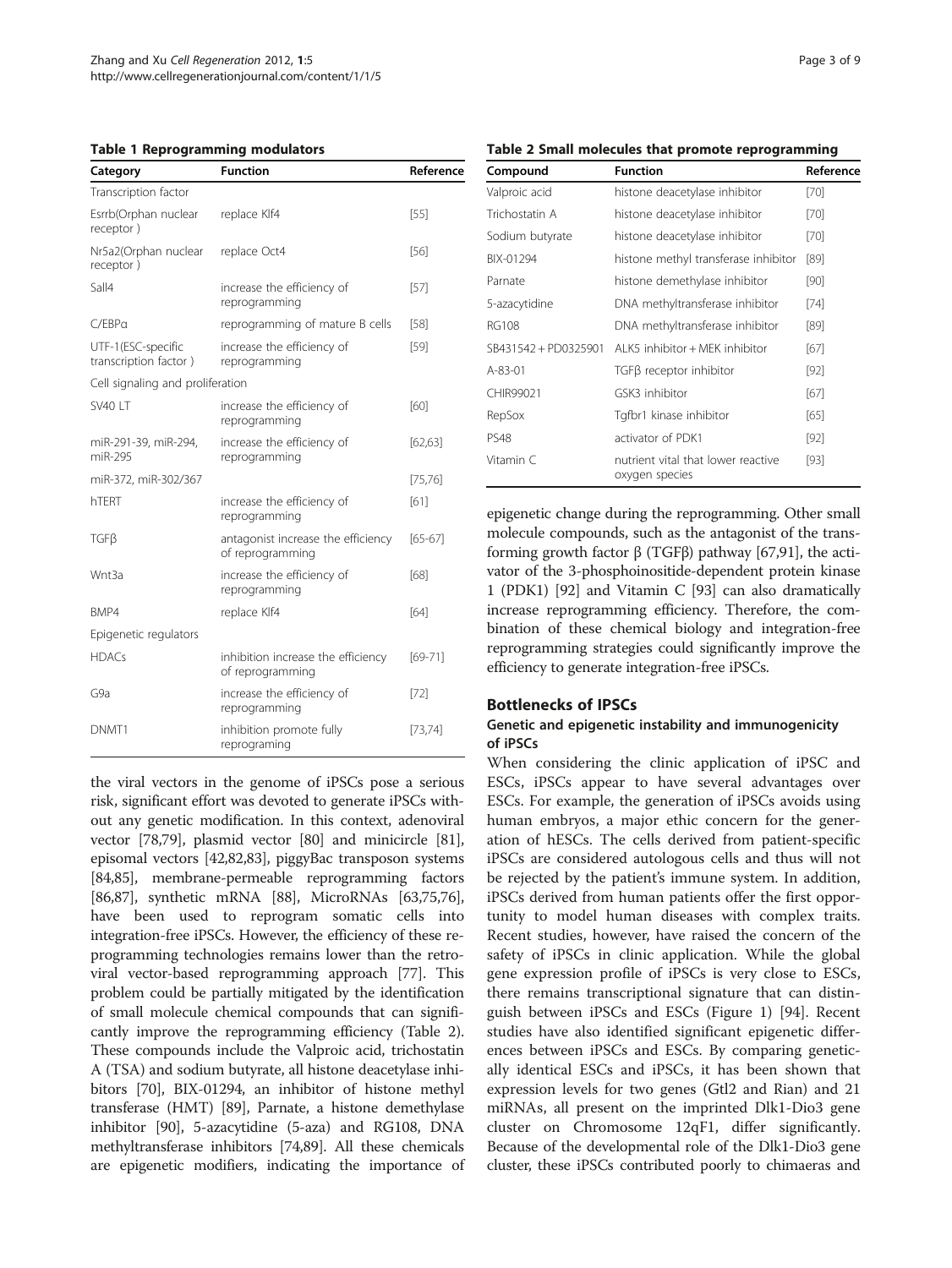<span id="page-3-0"></span>

failed to develop into adult animals with tetraploid complementation [\[95,96\]](#page-8-0). In addition, iPSCs appear to retain some DNA methylation signatures of their somatic cells of origin, called epigenetic memory [\[97,98\]](#page-8-0). The epigenetic memory could potentiate the gene expression during the iPSCs differentiation that favors the differentiation to the original lineage, while restricting the differentiation potential to other lineages [\[98](#page-8-0)]. In addition, by whole-genome profile of DNA methylation at the single-base resolution, recent studies have shown that iPSCs harbor both epigenetic memory and aberrant DNA methylation [\[99\]](#page-8-0).

Recent studies have shown that iPSCs also harbor genetic mutations that are introduced during reprogramming [[100,101\]](#page-8-0). In addition, increased genetic abnormalities such as copy number variation (CNV) [\[102,103](#page-8-0)], chromosomal aberrations [[104](#page-8-0)] are detected in iPSCs, especially in the early passages of iPSCs. While it remains unclear how these genetic abnormalities impact on the reprogramming efficiency, some of the gene mutations are associated with human cancers [[100](#page-8-0)]. Therefore, the cells derived from iPSCs could have increased cancer risk. In support of this notion, chimeric mice and tetraploid complemented mice generated with iPSCs reprogrammed with Oct4/Sox2/Klf4/c-Myc in viral vectors are highly susceptible to tumorigenesis [\[40,](#page-7-0)[105](#page-8-0)]. The cancer risk associated with integration-free iPSCs remains to be examined, especially when the highly oncogenic c-Myc and Klf4 are left out of the reprogramming cocktail.

While it has been generally assumed that autologous cells derived from patient-specific iPSCs should be immune tolerated by the patient, it is possible that the genetic and epigenetic abnormalities of iPSCs could contribute to minor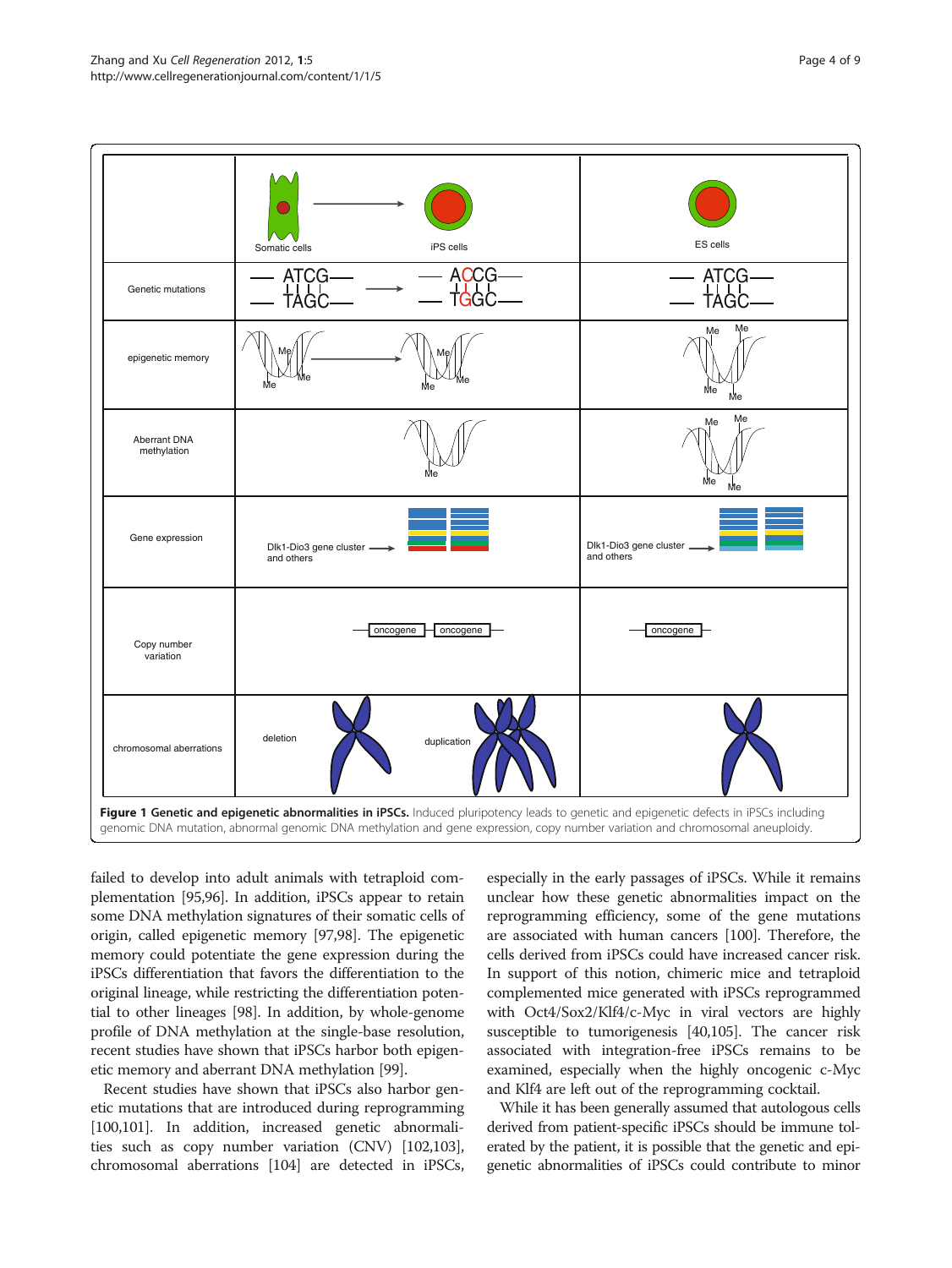antigens in some hESC-derived cells. Several reports have shown that transplantation of iPSC-derived cells could ameliorate disease phenotypes in mouse models without apparently immune rejection [\[106,107](#page-8-0)]. However, these studies were carried out in either immune privileged site or in lethally irradiated mice. Taking advantage of the capability of iPSCs to form teratomas that contain all lineages of cells in the body, recent studies have demonstrated that, unlike ESC-derived cells that are not immunogenic in syngeneic hosts, some cells derived from iPSCs are immunogenic in the syngeneic recipients due to the abnormal expression of minor antigens in some cells in the teratomas during the differentiation of iPSCs (Figure 2) [\[42](#page-7-0)]. While remaining to be confirmed, the abnormal overexpression of the minor antigens might be due to the abnormal epigenetics of iPSCs. In addition, the contribution of the coding sequence mutations to the immunogenicity of iPSC-derived cells remains to be examined.

# Checkpoints in induced pluripotency

Induced pluripotency by defined factors is a very inefficient process. A series of studies indicate that critical tumor suppressors such as p53 and ARF are major checkpoints in suppressing induced pluripotency (Figure [3](#page-5-0)) [[108](#page-8-0)]. The critical tumor suppression activity of p53 is underscored by the finding that p53 is inactivated in most human cancers either by gene mutation or the disruption of pathways required for p53 activation [\[109\]](#page-8-0). p53 is a transcription factor that directly regulates the expression of hundred of genes. For example, p53 directly activates the expression of genes involved in cell cycle arrest (p21, 14-3-3σ), apoptosis (Puma, Noxa) and senescence (PAI-1),

and suppresses the expression of genes such as MAP4 and Nanog [\[110](#page-8-0)]. In addition to p53-dependent transcription, p53 also plays important transcription-independent roles in physiological processes such as metabolism [\[111\]](#page-8-0) and miRNA processing [[112](#page-8-0)].

In the absence of any stresses, p53 is inactive and unstable. Once activated in response to genotoxic and oncogenic stresses, p53 induces cell cycle arrest, apoptosis, or senescence in somatic cells [\[113,114\]](#page-8-0). In ESCs, p53 plays a unique role in maintaining their genome stability. Upon DNA damage, p53 suppresses the expression of the pluripotency factor Nanog and thus induces the differentiation of ESCs harboring DNA damage [[115\]](#page-8-0). This mechanism ensures that the self-renewing ESCs harbor no DNA damage, and thus are genetically stable. In support of an important role of p53 in maintaining genomic stability in ESCs, p53-deficient human ESCs exhibit extensive genomic instability [[116\]](#page-8-0). The role of p53 in suppressing Nanog expression could also account for the findings that the silencing of p53 at the late stages of reprogramming of iPSCs increases the reprogramming efficiency because Nanog is important to promote the transition from preiPSCs to stable iPSCs [\[117\]](#page-8-0). It is also consistent with earlier findings that p53 is activated during ESC differentiation to inhibit the dedifferentiation by suppressing the Nanog expression [[118\]](#page-8-0).

In addition to c-Myc and Klf4 that are well-established oncogenes, other reprogramming factors including Oct4, Sox2, Nanog and Lin28 appear to have oncogenic potential [\[77\]](#page-7-0). In this context, Oct4, Sox2 and Nanog are frequently overexpressed in many types of human cancers and are correlated with the poor prognosis of the cancer

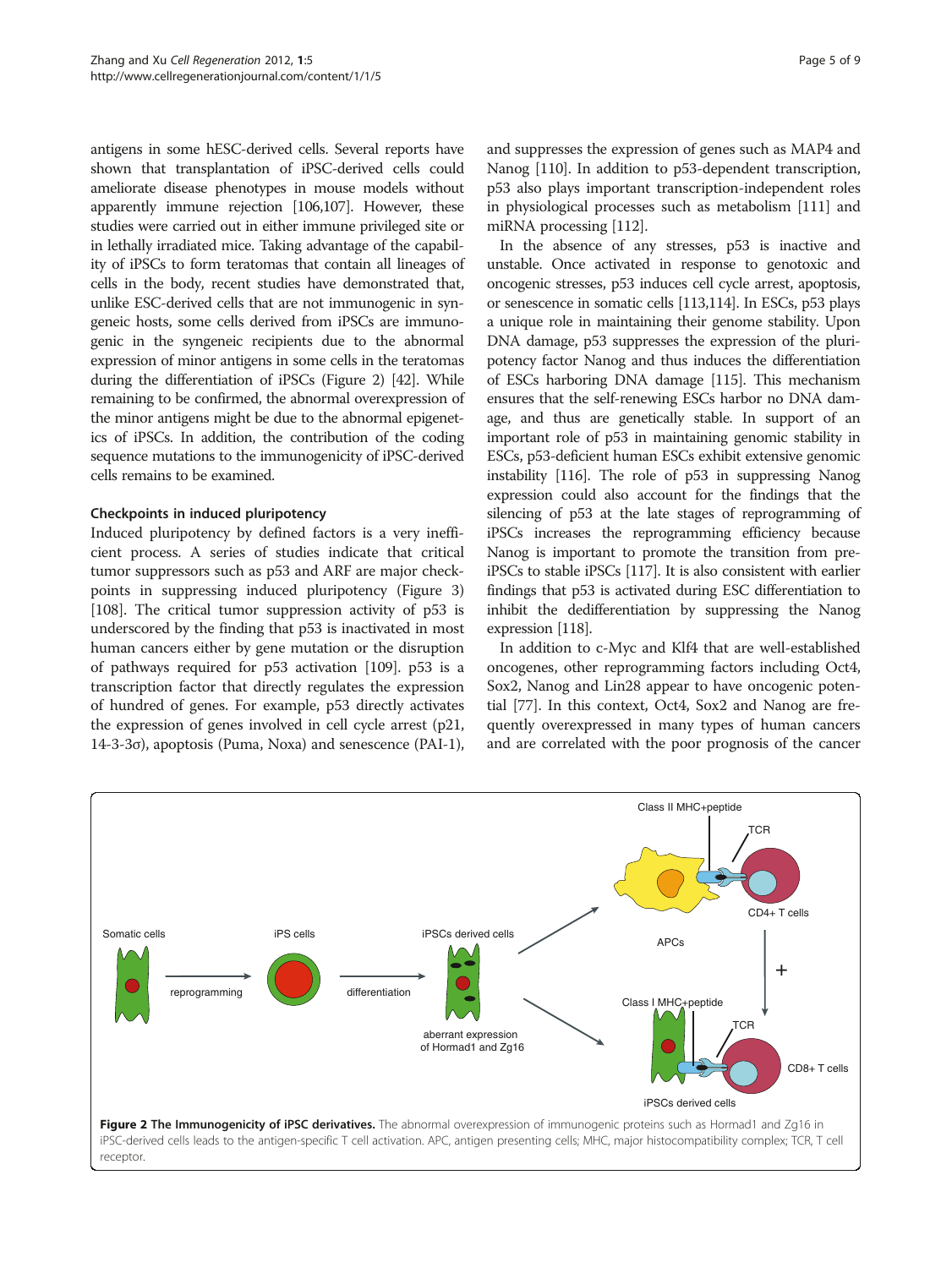patients [\[119-123\]](#page-8-0). The oncogenic stresses induced by the reprogramming factors can activate p53 [[114](#page-8-0)]. In support of this notion, ARF, which is responsible for activating p53 in response to oncogenic stresses, also suppresses induced pluripotency [[124-126](#page-8-0)]. In addition, the DNA doublestranded break damage induced during reprogramming, a potential outcome of oxidative stresses, can also activate p53 [[124](#page-8-0)]. In support of this notion, DNA damageinduced activation of p53 is important to suppress induced pluripotency [\[127](#page-8-0)]. The activation of p53 leads to cell cycle arrest, apoptosis and senescence, any of which can block successful reprogramming. Therefore, p53 might be inactivated at least temporarily for the successful iPSC reprogramming. MdmX functions as an E3 ligase of p53, thus negatively regulates p53 activity. Stabilization of MdmX by mutation of three serine residues to alanines (Mdmx Ser 341, Ser 367 and Ser 402) dramatically decreases p53 activity and increases reprogramming efficiency [\[126\]](#page-8-0) (Figure 3). Consistent with this notion, transient silencing of p53 can significantly increase the reprogramming efficiency [[83](#page-7-0),[124,128\]](#page-8-0) and recent studies have shown that Vitamin C can increase the reprogramming efficiency partly by inhibiting the ARF/p53 activation during reprogramming [[129](#page-8-0)]. While the impact of the transient silencing of p53 on the genomic stability of iPSCs remains to be examined, the iPSCs derived from p53 null cells exhibit extensive genomic instability [[128](#page-8-0)].

p53 plays multiple roles in tumor suppression. Therefore, it is important to understand which p53-dependent function is involved in suppressing induced pluripotency.

<span id="page-5-0"></span>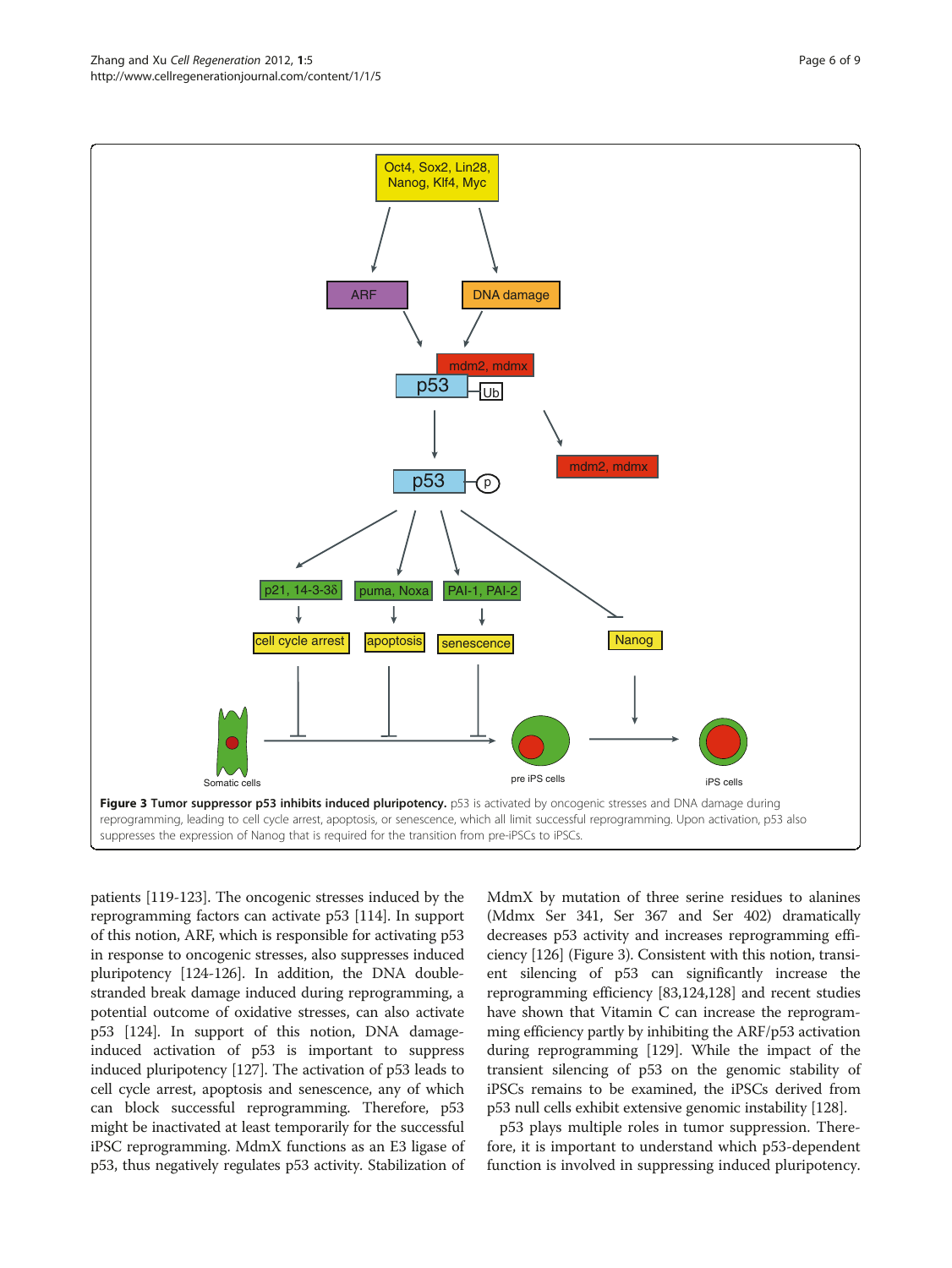<span id="page-6-0"></span>Silencing of p21, which is required for p53-dependent cell cycle arrest [\[130\]](#page-8-0), increases the reprogramming efficiency, indicating that p53-dependent cell cycle arrest is involved in suppressing induced pluripotency. The involvement of p53-dependent apoptosis in suppressing induced pluripotency is more complex. Puma, which is required for p53-dependent apoptosis after genotoxic stresses, is involved in suppressing induced pluripotency only when c-Myc is left out of the reprogramming cocktail [\[127\]](#page-8-0). This could be due to the findings that c-Myc significantly reduces the levels of oxidative stresses during the reprogramming [\[93](#page-8-0)], and high levels of oxidative stresses induce p53-dependent apoptosis [\[131](#page-8-0)]. Interestingly, in contrast to the greatly increased reprogramming-induced DNA damage in p53-deficient cells, the reprogramming-induced DNA damage in Puma-/-p21-/- cells is the same as the wild-type cells due to the increased senescence [[127](#page-8-0)]. This raises the possibility that the transient silencing of Puma and p21 can increase the reprogramming efficiency of iPSCs without promoting genetic instability.

# Future perspective

While significant progress has been achieved to improve the reprogramming efficiency of iPSCs and reduce their cancer risk with new approaches to generate integrationfree iPSCs, recent discoveries of the epigenetic and genetic abnormalities in iPSCs and the surprising immunogenicity of iPSC derivatives have raised safety concerns for clinic development of iPSCs. Considering the critical roles of p53 in maintaining genomic stability, it is important to elucidate which p53-dependent functions are involved in suppressing induced pluripotency. The acquired information can help to develop new strategy to retain the tumor suppression activity of p53 during the reprogramming into induced pluripotency. In addition, the reprogramming approach needs to be optimized to eliminate the components from the reprogramming cocktail that are involved in p53 inactivation. It is also important to resolve the bottleneck associated with the epigenetic abnormalities of iPSCs. Based on the findings that the epigenetics of the pluripotent stem cells generated by SCNT are more similar to ESCs [[98\]](#page-8-0), it is possible to optimize the reprogramming strategy to minimize the epigenetic difference between iPSCs and ESCs. In this context, small molecule compounds that can promote reprogramming efficiency by targeting epigenetic enzymes could help to achieve this goal. The overcome of these bottlenecks could also reduce the immunogenicity of iPSC-derived cells and improve the feasibility to develop iPSC-based human therapy.

#### Competing interests

The authors declare that they have no competing interests.

#### Authors' contributions

ZNZ and YX wrote the manuscript. All authors read and approved the final manuscript.

#### Acknowledgments

This work was partially supported by a grant from California Institute for Regenerative Medicine (TR1-01277) to YX.

#### Received: 17 February 2012 Accepted: 3 May 2012 Published: 6 July 2012

#### References

- Kelly SJ: Studies of the developmental potential of 4- and 8-cell stage mouse blastomeres. J Exp Zool 1977, 200(3):365–376.
- 2. Evans MJ, Kaufman MH: Establishment in culture of pluripotential cells from mouse embryos. Nature 1981, 292(5819):154–156.
- 3. Martin GR: Isolation of a pluripotent cell line from early mouse embryos cultured in medium conditioned by teratocarcinoma stem cells. Proc Natl Acad Sci U S A 1981, 78(12):7634–7638.
- 4. Fu X, Xu Y: Self-renewal and scalability of human embryonic stem cells for human therapy. Regen Med 2011, 6(3):327–334.
- 5. Briggs JN, Illingworth RS: Calcinosis universalis treated with adrenocorticotrophic hormone and cortisone. Lancet 1952, 2(6739):800–802.
- 6. King TJ, Briggs R: Changes in the Nuclei of Differentiating Gastrula Cells, as Demonstrated by Nuclear Transplantation. Proc Natl Acad Sci U S A 1955, 41(5):321–325.
- 7. Gurdon JB: The developmental capacity of nuclei taken from intestinal epithelium cells of feeding tadpoles. J Embryol Exp Morphol 1962, 10:622–640.
- 8. Gurdon JB, Laskey RA, Reeves OR: The developmental capacity of nuclei transplanted from keratinized skin cells of adult frogs. J Embryol Exp Morphol 1975, 34(1):93–112.
- 9. Wilmut I, et al: Viable offspring derived from fetal and adult mammalian cells. Nature 1997, 385(6619):810–813.
- 10. Thuan NV, Kishigami S, Wakayama T: How to improve the success rate of mouse cloning technology. J Reprod Dev 2010, 56(1):20–30.
- 11. Hochedlinger K, Jaenisch R: Monoclonal mice generated by nuclear transfer from mature B and T donor cells. Nature 2002, 415(6875):1035–1038.
- 12. Eggan K, et al: Mice cloned from olfactory sensory neurons. Nature 2004, 428(6978):44–49.
- 13. Li J, et al: Odorant receptor gene choice is reset by nuclear transfer from mouse olfactory sensory neurons. Nature 2004, 428(6981):393–399.
- 14. Inoue K, et al: Generation of cloned mice by direct nuclear transfer from natural killer T cells. Curr Biol 2005, 15(12):1114–1118.
- 15. Wakayama T, Yanagimachi R: Cloning of male mice from adult tail-tip cells. Nat Genet 1999, 22(2):127–128.
- 16. Byrne JA, et al: Producing primate embryonic stem cells by somatic cell nuclear transfer. Nature 2007, 450(7169):497–502.
- 17. Noggle S, et al: Human oocytes reprogram somatic cells to a pluripotent state. Nature 2011, 478(7367):70–75.
- 18. Yang X, et al: Nuclear reprogramming of cloned embryos and its implications for therapeutic cloning. Nat Genet 2007, 39(3):295–302.
- 19. Humpherys D, et al: Abnormal gene expression in cloned mice derived from embryonic stem cell and cumulus cell nuclei. Proc Natl Acad Sci USA 2002, 99(20):12889–12894.
- 20. Ogonuki N, et al: Early death of mice cloned from somatic cells. Nat Genet 2002, 30(3):253–254.
- 21. Tamashiro KL, et al: Cloned mice have an obese phenotype not transmitted to their offspring. Nat Med 2002, 8(3):262–267.
- 22. Gurdon JB, Melton DA: Nuclear reprogramming in cells. Science 2008, 322(5909):1811–1815.
- 23. Stevens LC, Little CC: Spontaneous testicular teratomas in an inbred strain of mice. Proc Natl Acad Sci U S A 1954, 40(11):1080–1087.
- 24. Kleinsmith LJ, Pierce GB Jr: Multipotentiality of single embryonal carcinoma cells. Cancer Res 1964, 24:1544–1551.
- 25. Miller RA, Ruddle FH: Pluripotent teratocarcinoma-thymus somatic cell hybrids. Cell 1976, 9(1):45–55.
- 26. Miller RA, Ruddle FH: Teratocarcinoma X friend erythroleukemia cell hybrids resemble their pluripotent embryonal carcinoma parent. Dev Biol 1977, 56(1):157–173.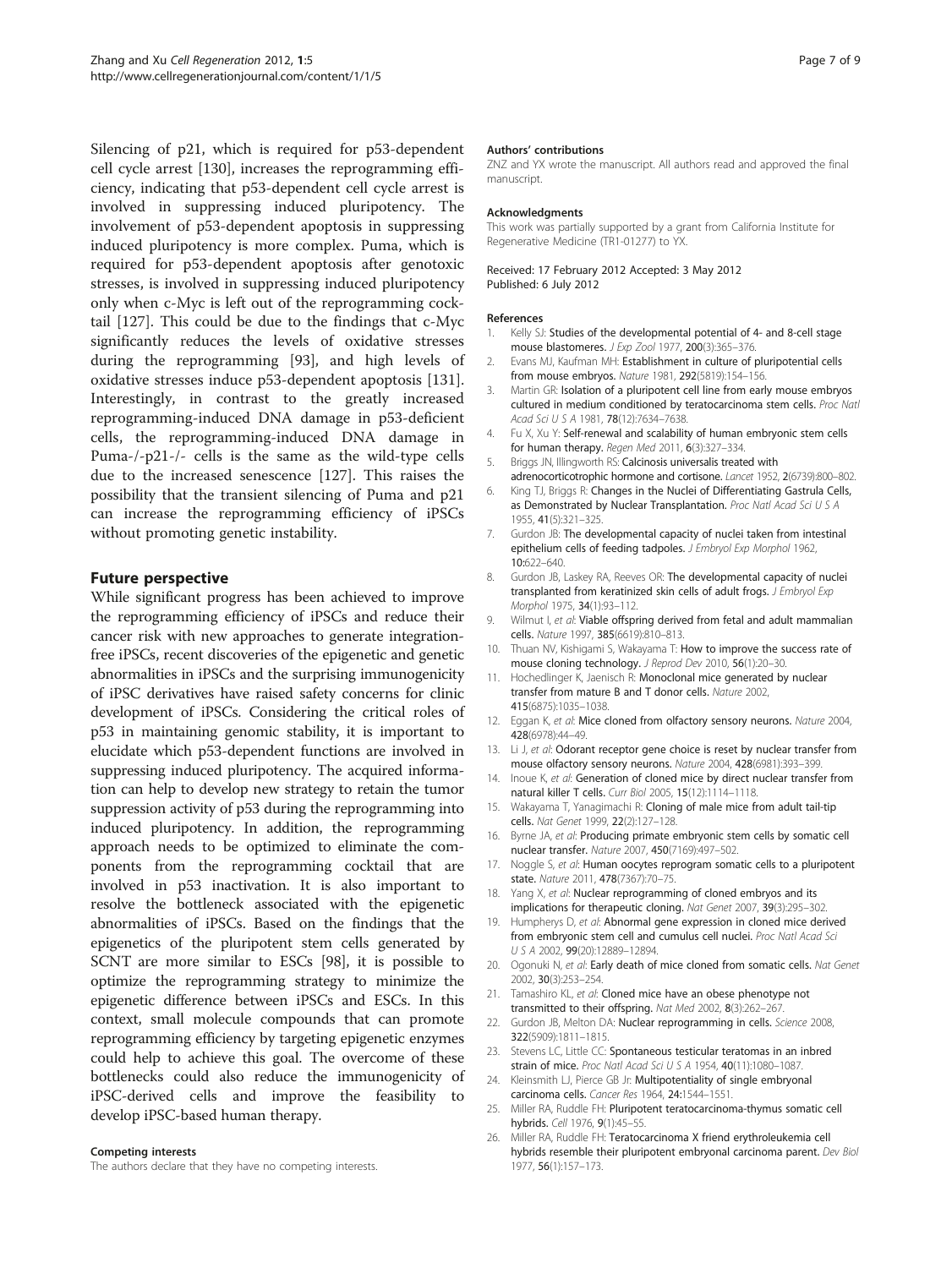- <span id="page-7-0"></span>27. Tada M, et al: Nuclear reprogramming of somatic cells by in vitro hybridization with ES cells. Curr Biol 2001, 11(19):1553–1558.
- 28. Kimura H, et al: Histone code modifications on pluripotential nuclei of reprogrammed somatic cells. Mol Cell Biol 2004, 24(13):5710–5720.
- 29. Tada M, et al: Embryonic germ cells induce epigenetic reprogramming of somatic nucleus in hybrid cells. EMBO J 1997, 16(21):6510–6520.
- 30. Cowan CA, et al: Nuclear reprogramming of somatic cells after fusion with human embryonic stem cells. Science 2005, 309(5739):1369–1373.
- 31. Silva J, et al: Nanog promotes transfer of pluripotency after cell fusion. Nature 2006, 441(7096):997–1001.
- 32. Takahashi K, Yamanaka S: Induction of pluripotent stem cells from mouse embryonic and adult fibroblast cultures by defined factors. Cell 2006 126(4):663–676.
- 33. Takahashi K, et al: Induction of pluripotent stem cells from adult human fibroblasts by defined factors. Cell 2007, 131(5):861–872.
- 34. Yu J, et al: Induced pluripotent stem cell lines derived from human somatic cells. Science 2007, 318(5858):1917–1920.
- 35. Park IH, et al: Generation of human-induced pluripotent stem cells. Nat Protoc 2008, 3(7):1180–1186.
- 36. Liu H, et al: Generation of induced pluripotent stem cells from adult rhesus monkey fibroblasts. Cell Stem Cell 2008, 3(6):587–590.
- 37. Li W, et al: Generation of rat and human induced pluripotent stem cells by combining genetic reprogramming and chemical inhibitors. Cell Stem Cell 2009, 4(1):16–19.
- 38. Trounson A: Rats, cats, and elephants, but still no unicorn: induced pluripotent stem cells from new species. Cell Stem Cell 2009, 4(1):3–4.
- 39. Maherali N, et al: A high-efficiency system for the generation and study of human induced pluripotent stem cells. Cell Stem Cell 2008, 3(3):340–345.
- 40. Okita K, Ichisaka T, Yamanaka S: Generation of germline-competent induced pluripotent stem cells. Nature 2007, 448(7151):313–317.
- 41. Wernig M, et al: In vitro reprogramming of fibroblasts into a pluripotent ES-cell-like state. Nature 2007, 448(7151):318–324.
- 42. Zhao T, et al: Immunogenicity of induced pluripotent stem cells. Nature 2011, 474(7350):212–215.
- 43. Prochownik EV: c-Myc: linking transformation and genomic instability. Curr Mol Med 2008, 8(6):446–458.
- 44. Nakagawa M, et al: Generation of induced pluripotent stem cells without Myc from mouse and human fibroblasts. Nat Biotechnol 2008, 26(1):101–106.
- 45. Wernig M, et al: c-Myc is dispensable for direct reprogramming of mouse fibroblasts. Cell Stem Cell 2008, 2(1):10–12.
- 46. Aoi T, et al: Generation of pluripotent stem cells from adult mouse liver and stomach cells. Science 2008, 321(5889):699–702.
- 47. Aoki T, et al: Generation of induced pluripotent stem cells from human adipose-derived stem cells without c-MYC. Tissue Eng Part A 2010, 16(7):2197–2206.
- 48. Aasen T, et al: Efficient and rapid generation of induced pluripotent stem cells from human keratinocytes. Nat Biotechnol 2008, 26(11):1276–1284.
- 49. Chang MY, et al: Direct reprogramming of rat neural precursor cells and fibroblasts into pluripotent stem cells. PLoS One 2010, 5(3):e9838.
- 50. Giorgetti A, et al: Generation of induced pluripotent stem cells from human cord blood using OCT4 and SOX2. Cell Stem Cell 2009, 5(4):353–357.
- 51. Kim JB, et al: Pluripotent stem cells induced from adult neural stem cells by reprogramming with two factors. Nature 2008, 454(7204):646–650.
- 52. Tsai SY, et al: Oct4 and klf4 reprogram dermal papilla cells into induced pluripotent stem cells. Stem Cells 2010, 28(2):221–228.
- 53. Kim JB, et al: Oct4-induced pluripotency in adult neural stem cells. Cell 2009, 136(3):411–419.
- 54. Kim JV, et al: Myelomonocytic cell recruitment causes fatal CNS vascular injury during acute viral meningitis. Nature 2009, 457(7226):191–195.
- 55. Feng B, et al: Reprogramming of fibroblasts into induced pluripotent stem cells with orphan nuclear receptor Esrrb. Nat Cell Biol 2009, 11 (2):197–203.
- 56. Heng JC, et al: The nuclear receptor Nr5a2 can replace Oct4 in the reprogramming of murine somatic cells to pluripotent cells. Cell Stem Cell 2010, 6(2):167–174.
- 57. Tsubooka N, et al: Roles of Sall4 in the generation of pluripotent stem cells from blastocysts and fibroblasts. Genes Cells 2009, 14(6):683–694.
- 58. Hanna J, et al: Direct reprogramming of terminally differentiated mature B lymphocytes to pluripotency. Cell 2008, 133(2):250–264.
- 59. Zhao Y, et al: Two supporting factors greatly improve the efficiency of human iPSC generation. Cell Stem Cell 2008, 3(5):475–479.
- 60. Mali P, et al: Improved efficiency and pace of generating induced pluripotent stem cells from human adult and fetal fibroblasts. Stem Cells 2008, 26(8):1998–2005.
- 61. Park IH, et al: Reprogramming of human somatic cells to pluripotency with defined factors. Nature 2008, 451(7175):141–146.
- 62. Wang Y, et al: Embryonic stem cell-specific microRNAs regulate the G1-S transition and promote rapid proliferation. Nat Genet 2008, 40(12):1478–1483.
- 63. Mallanna SK, Rizzino A: Emerging roles of microRNAs in the control of embryonic stem cells and the generation of induced pluripotent stem cells. Dev Biol 2010, 344(1):16–25.
- 64. Chen J, et al: BMPs functionally replace Klf4 and support efficient reprogramming of mouse fibroblasts by Oct4 alone. Cell Res 2011, 21(1):205–212.
- 65. Ichida JK, et al: A small-molecule inhibitor of tgf-Beta signaling replaces sox2 in reprogramming by inducing nanog. Cell Stem Cell 2009, 5(5):491–503.
- 66. Maherali N, Hochedlinger K: Tgfbeta signal inhibition cooperates in the induction of iPSCs and replaces Sox2 and cMyc. Curr Biol 2009, 19(20):1718–1723.
- 67. Lin T, et al: A chemical platform for improved induction of human iPSCs. Nat Methods 2009, 6(11):805–808.
- Marson A, et al: Wnt signaling promotes reprogramming of somatic cells to pluripotency. Cell Stem Cell 2008, 3(2):132–135.
- 69. Huangfu D, et al: Induction of pluripotent stem cells from primary human fibroblasts with only Oct4 and Sox2. Nat Biotechnol 2008, 26(11):1269–1275.
- 70. Huangfu D, et al: Induction of pluripotent stem cells by defined factors is greatly improved by small-molecule compounds. Nat Biotechnol 2008, 26(7):795–797.
- 71. Mali P, et al: Butyrate greatly enhances derivation of human induced pluripotent stem cells by promoting epigenetic remodeling and the expression of pluripotency-associated genes. Stem Cells 2010, 28(4):713–720.
- 72. Shi Y, et al: Induction of pluripotent stem cells from mouse embryonic fibroblasts by Oct4 and Klf4 with small-molecule compounds. Cell Stem Cell 2008, 3(5):568-574.
- 73. Polo JM, et al: Cell type of origin influences the molecular and functional properties of mouse induced pluripotent stem cells. Nat Biotechnol 2010, 28(8):848–855.
- 74. Mikkelsen TS, et al: Dissecting direct reprogramming through integrative genomic analysis. Nature 2008, 454(7200):49–55.
- 75. Anokye-Danso F, et al: Highly efficient miRNA-mediated reprogramming of mouse and human somatic cells to pluripotency. Cell Stem Cell 2011, 8(4):376–388.
- 76. Subramanyam D, et al: Multiple targets of miR-302 and miR-372 promote reprogramming of human fibroblasts to induced pluripotent stem cells. Nat Biotechnol 2011, 29(5):443-448.
- 77. Stadtfeld M, Hochedlinger K: Induced pluripotency: history, mechanisms, and applications. Genes Dev 2010, 24(20):2239–2263.
- 78. Stadtfeld M, et al: Induced pluripotent stem cells generated without viral integration. Science 2008, 322(5903):945–949.
- 79. Zhou W, Freed CR: Adenoviral gene delivery can reprogram human fibroblasts to induced pluripotent stem cells. Stem Cells 2009, 27(11):2667–2674.
- 80. Okita K, et al: Generation of mouse induced pluripotent stem cells without viral vectors. Science 2008, 322(5903):949–953.
- 81. Jia F, et al: A nonviral minicircle vector for deriving human iPS cells. Nat Methods 2010, 7(3):197–199.
- 82. Yu J, et al: Human induced pluripotent stem cells free of vector and transgene sequences. Science 2009, 324(5928):797–801.
- 83. Okita K, et al: A more efficient method to generate integration-free human iPS cells. Nat Methods 2011, 8(5):409–412.
- Kaji K, et al: Virus-free induction of pluripotency and subsequent excision of reprogramming factors. Nature 2009, 458(7239):771–775.
- Woltjen K, et al: piggyBac transposition reprograms fibroblasts to induced pluripotent stem cells. Nature 2009, 458(7239):766–770.
- 86. Zhou H, et al: Generation of induced pluripotent stem cells using recombinant proteins. Cell Stem Cell 2009, 4(5):381–384.